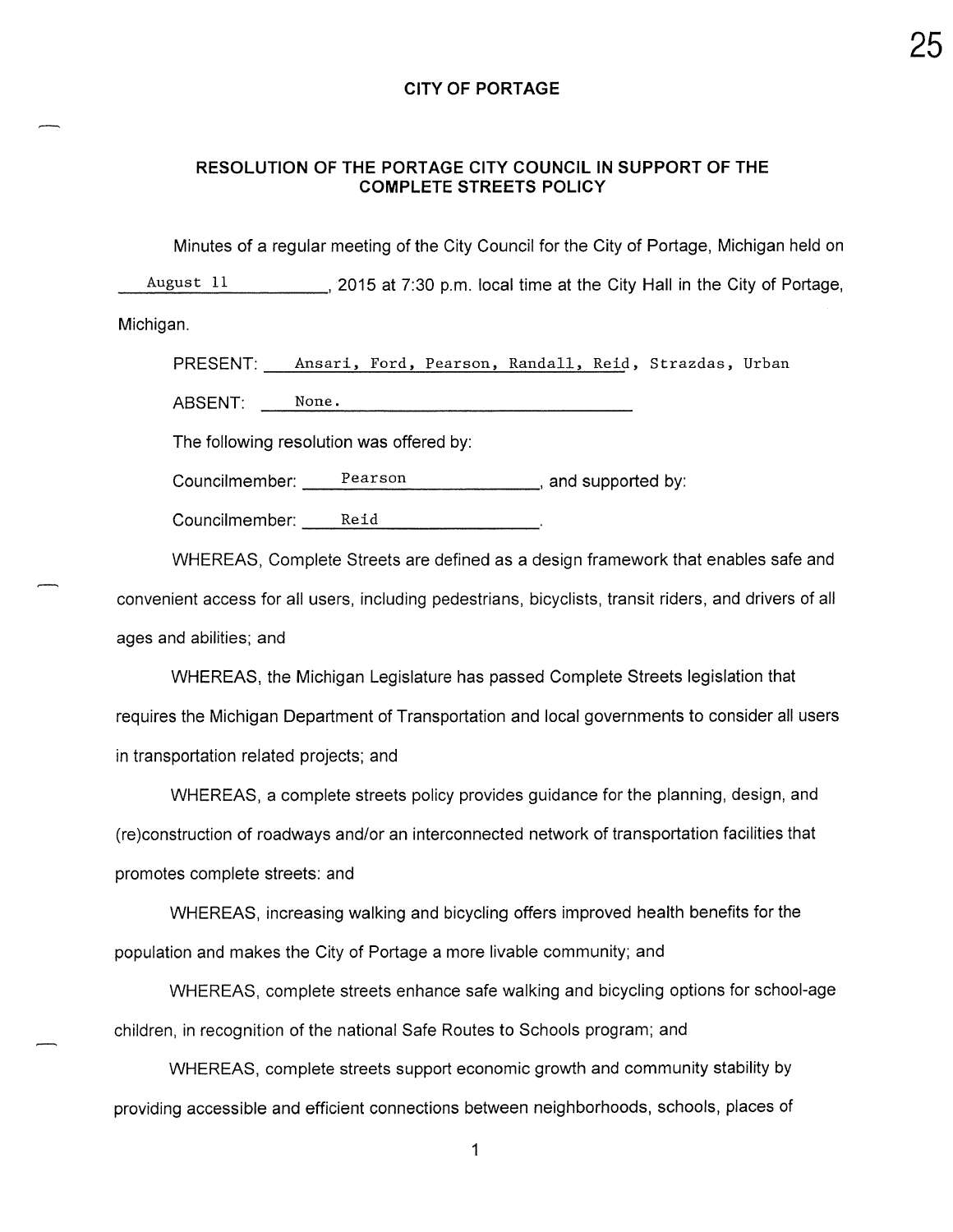employment, recreational areas, and commercial establishments by improving pedestrian and vehicular mobility throughout the city; and

WHEREAS, the City of Portage recognizes the importance of complete street infrastructure improvements.

NOW, THEREFORE, BE IT RESOLVED that the City Council of the City of Portage supports the Complete Streets Policy for use by the City of Portage in the planning design, and (re)construction of public infrastructure improvements.

ADOPTED: 7 to 0

AYES: Councilmember\_\_\_ Ansari, Ford, Pearson, Randall, Reid, Strazdas, Urban

None. NAYS: Councilmember

ABSENT: Councilmember\_\_\_ None.

James R. Hudson, City Clerk

#### **CERTIFICATION**

I, James R. Hudson, do hereby certify that I am the duly appointed and acting City Clerk of the City of Portage, Michigan, and that the foregoing resolution was adopted by the City of Portage on the  $11th$  day of  $\_\text{August}$  20 $\_\text{15}$ .

James R. Hudson, City Clerk

Approved as to form:

Date:

**City Attorney** 

T:\COMMDEV\2015-2016 Department Files\Subject Files\C\Complete Streets Policy\CS Resolution 07-07-15.docx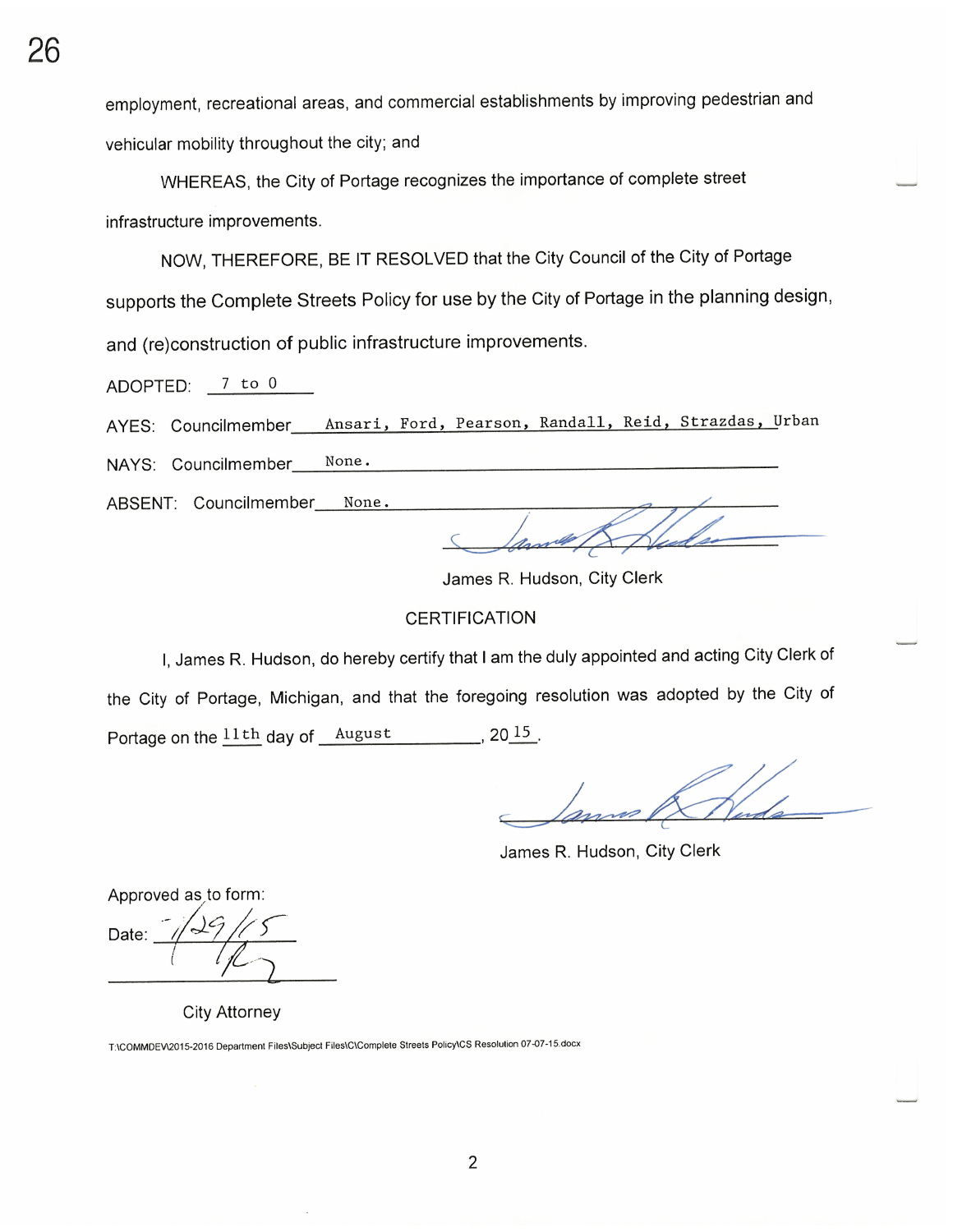# COMPLETE STREETS POLICY

### I. THE COMPLETE STREETS INTENT

The City of Portage, through this Complete Streets Policy and the adopted Comprehensive Plan, recognizes that planning the city transportation system involves more than just moving vehicles efficiently and safely. A transportation system needs to meet the needs of all types of users – motorists, pedestrians (including those with disabilities), bicyclists, transit vehicles and users, freight haulers, emergency responders and citizens of all ages and abilities.

For many years, the City of Portage has designed and implemented a multi-modal transportation system to safely and efficiently move both motorists and non-motorists throughout the community. Furthermore, the design of the multi-modal system has also considered the context of the adjacent land uses. Comprehensive planning, design and construction efforts that consider all users as part of a transportation system will continue as public and private developments and capital improvements are implemented.

# II. BENEFITS OF A COMPLETE STREETS TRANSPORTATION SYSTEM

Continuing to provide and invest in a Complete Streets system is a priority for residents, businesses and city leaders, and includes many benefits such as:

- Provides multi-modal transportation connections between homes, schools, parks, public transportation, offices, and retail destinations.
- Enhances safe walking and bicycling options for school-age children, consistent with the national Safe Routes to Schools program
- Encourages economic growth, positively impacting property values.
- Improves pedestrian and cyclist safety by reducing potential crashes between motorized and nonmotorized users.
- Encourages walking and bicycling that improves health and fitness.
- Provides driving alternatives positively impacting the environment, conserves fuel and saves money.

#### III. APPLICABILITY OF THE COMPLETE STREETS POLICY

The City of Portage will consider every municipal transportation improvement and private development project as an opportunity to evaluate the level of Complete Streets elements within the general project area and connectivity to adjacent areas with the intent to improve safety and accessibility for all users. This Complete Streets Policy will be utilized with all planning, design, funding and approval involving any street construction, reconstruction, resurface, major repair or alteration, or right-of-way acquisition project. This policy is also applicable to the installation, replacement or reconstruction of underground utilities located within a public street right-of-way; however, water and sanitary sewer enterprise funds cannot be used as a Complete Streets funding source.

A determination as to whether or not a specific street is a Complete Street, or how many design elements are appropriate will be determined on a case-by-case basis.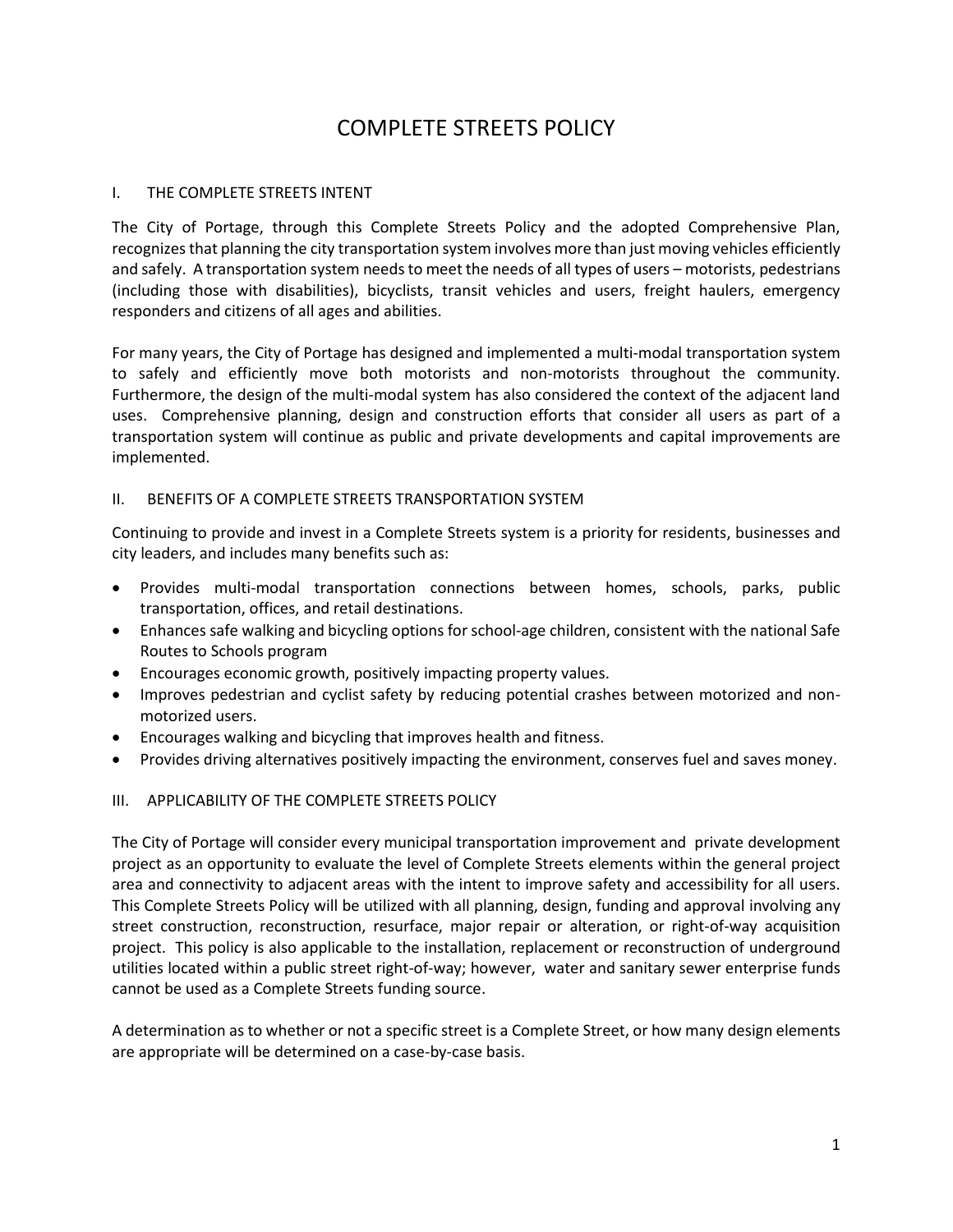### IV. DESIGNING A MULTI-MODAL SYSTEM TO MEET THE NEEDS TO ALL USERS

The City of Portage will seek to enhance the safety, access, convenience and comfort for all users of all ages and abilities through the design, operation and maintenance of the transportation network. The goal is to continue to expand an interconnected network of facilities accommodating each mode of travel consistent with the goals identified in the adopted Comprehensive Plan and other related planning documents. Furthermore, this policy recognizes that all streets are not the same: Streets vary by type and intensity of adjacent land uses, number of travel lanes, posted speed limits, traffic volumes, available right-of-way and other characteristics such as topography, soil types, and proximity of trees. As a result, the necessity for certain non-motorized transportation facilities will need to be carefully evaluated such that the cost of the non-motorized facility is balanced with the demand and availability of right-of-way.

Transportation improvements will include facilities and other amenities that are recognized as contributing to Complete Streets, which may include, but not necessarily limited to, one or more of the following:

- 1. Sidewalks (new construction, gap construction, repair or replacement, ADA improvements).
- 2. Pedestrian refuge islands or crosswalk improvements.
- 3. Traffic calming measures, where appropriate.
- 4. Street and/or sidewalk lighting.
- 5. Multi-use trails.
- 6. Accessibility improvements consistent with the Americans with Disability Act (ADA).
- 7. Improved pedestrian access and amenities (e.g. bus shelters) to transit stops and/or installation of bus turnouts.
- 8. Bicycle accommodations including designated bike lanes, widened travel lanes and bike storage facilities.
- 9. Connecting sidewalks along a public street to internal private development sidewalks.
- 10. Interconnected and/or shared off-street parking lots and other access management techniques to reduce driveways and subsequent points of conflict between vehicles and pedestrians/bicyclists.

#### V. CONTEXT SENSITIVE STREET DESIGN

Historically, streets were designed to meet expected traffic volumes at a selected speed. Streets or intersections were widened to meet vehicular needs provided right-of-way was available. That traditional approach has been changed in response to best practices in street design, which recognize that many factors along a particular street influence the speed of traffic, crashes, and how a street can be in harmony, or in conflict with its surroundings.

Street width, presence of on-street parking and sidewalks, block length, building setbacks, design speed, pavement markings and signs, street trees, and even boulevard landscaping and street furniture all contribute to how the street functions. Driver perceptions can affect vehicle speed and care used in driving. These elements can also affect how people view a corridor and their impression of Portage in general. A street designed in tandem with its surroundings can foster an inviting place to live, work and visit.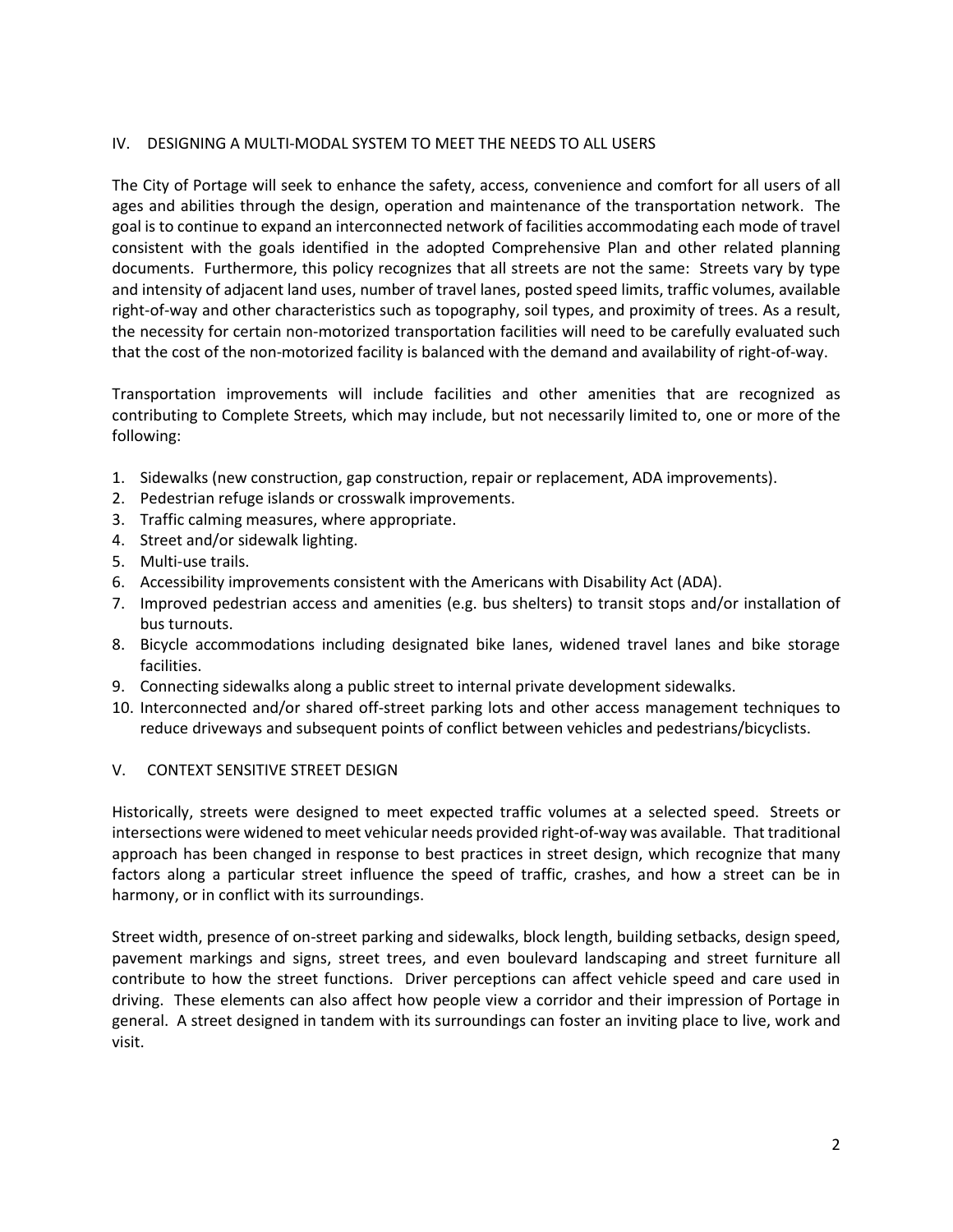The City of Portage will continue to rely on a wide range of concepts to help ensure the transportation system operates safely and efficiently, but also in context with the immediate area and overall character of the city.

# VI. IMPROVE NETWORK CONNECTIVITY

Improving the connectivity between the current network of sidewalks, bike lanes, multi-use trails, paths, public transit routes and roadways is important to ensure the continued success of complete streets concepts in the City of Portage. A well-connected network will encourage citizens to fully utilize all available forms of transportation that will provide safe access for all users, promote healthy living, increase the capacity and efficiency of the roadway network and reduce negative environmental impacts. It is also important that a well-connected network include safe and convenient transitions from one mode of transportation to another, from one jurisdiction to another and from one type of infrastructure improvement to another. This can be accomplished by including ADA compliant improvements, appropriate signage/pavement markings, refuge islands, sidewalk connections to bus stops, among others.

# VII. NON-MOTORIZED COMPLETE STREET ELEMENTS

The Transportation Chapter of the City of Portage Comprehensive Plan provides specific recommendations concerning the provision of the following non-motorized Complete Street elements:

- 1. Sidewalks (that are ADA compliant) on local and major streets:
	- a. Sidewalks are provided on both sides of all streets within new residential subdivisions.
	- b. Sidewalks are provided on both sides of all major thoroughfares.
	- c. Sidewalks within existing residential subdivisions are inconsistent throughout the community. In such areas, the following efforts should be pursued:
		- i. Fill gaps in the sidewalk system where they exist as redevelopment and infill development occurs;
		- ii. Concurrent with capital improvement planning, construction of sidewalks along primary pedestrian routes to schools, parks or other activity nodes should be considered;
		- iii. Where concerns regarding pedestrian safety exist and have been documented, construction of sidewalks and other appropriate safety improvements should also be considered.
- 2. A paved-shoulder bikeway on major thoroughfares to accommodate bicycle travel.

#### VIII. EXCEPTIONS

Exceptions to this policy may only be appropriate when the City Administration determines that one or more of the following provisions exist:

- 1. An affected roadway prohibits, by law, specified users (such as an interstate freeways or pedestrian malls), in which case a greater effort shall be made to accommodate those specified users elsewhere.
- 2. An alternative route, such as a multi-use trail in the immediate vicinity provides an option for nonmotorized transportation.
- 3. A wide shared-shoulder bikeway designed to accommodate both bicycle and pedestrian use is available in the street right-of-way.
- 4. There is insufficient right-of-way to accommodate a Complete Street element.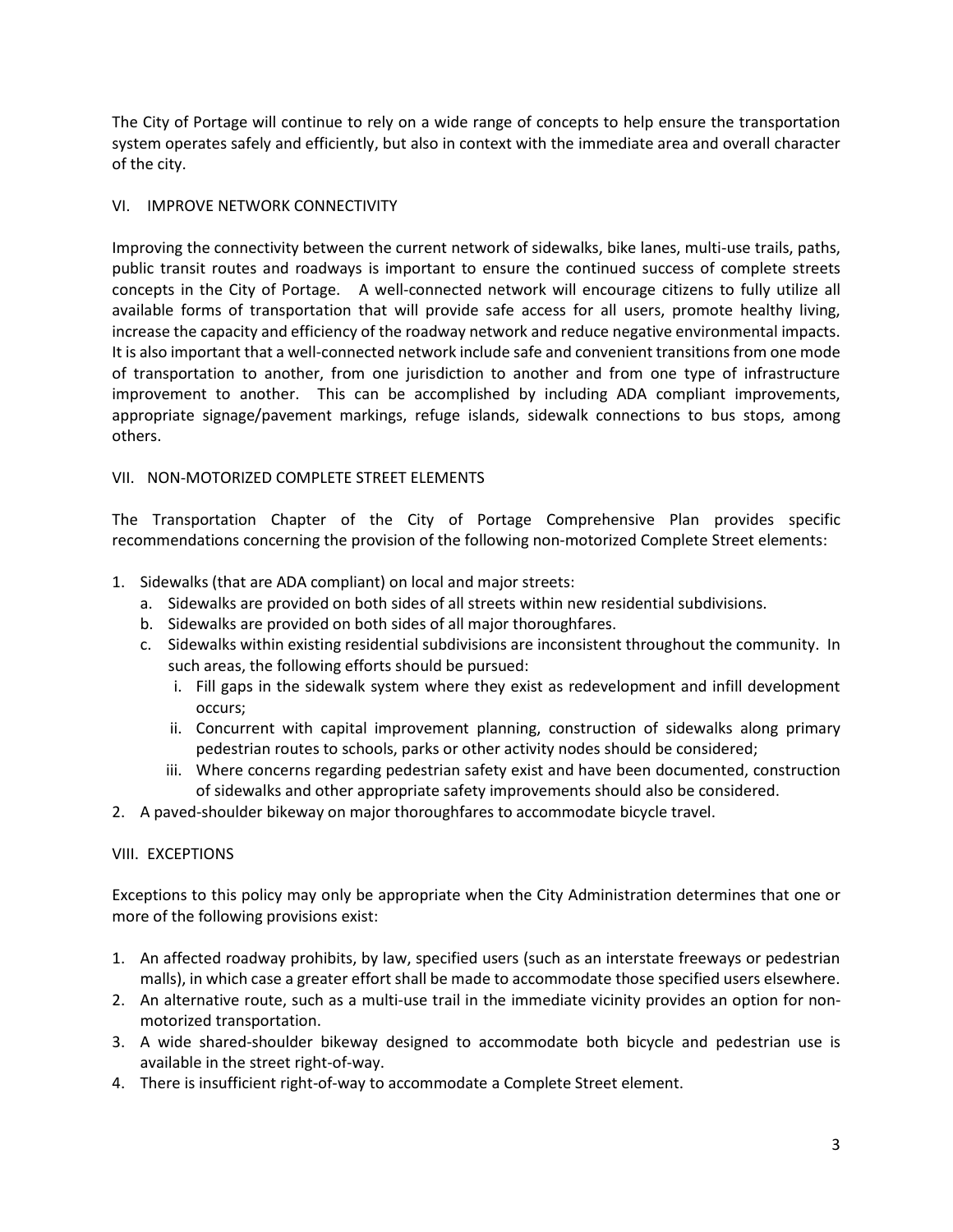- 5. The activities, such as spot repair or crack seal, are ordinary maintenance activities designed to keep assets in serviceable condition, which meet MDOT's ADA upgrade exceptions.
- 6. Capital preventive maintenance projects where the roadwork is not substantial enough to recognize costs savings by including the non-motorized element. Examples of preventive maintenance projects include thin overlays (less than 1.5-inch), micro-seals, chip seals or slurry seals.
- 7. The type of project does not have a substantial impact on the roadway, such as signal upgrades, addition of turning lanes and utility installations signal interconnect projects, which do not remove existing non-motorized or transit facilities.
- 8. Safety projects which are funded only for specific safety features identified by crash patterns, due to the funding parameters of the program.
- 9. The adopted Comprehensive Plan, or other present and/or anticipated market conditions that can be documented, indicate an absence of existing or future need (e.g. sparse population), for a Complete Street element or elements.
- 10. An element of this policy will have an adverse impact on existing environmental resources such as wetlands, floodplains, creeks or historic structures or the presence of an environmental resource will add significant cost to an element of this policy.

Exceptions to this policy involving private (re)development projects requiring plan review approval or recommendation to City Council by the Planning Commission shall only be granted or recommended when the Planning Commission, after recommendation from the City Administration, determines one or more of the above applicable provisions exist, is consistent with applicable sections of the Zoning Code concerning Planning Commission review/approval authority and is consistent with the goals, objectives and recommendations of the Comprehensive Plan.

# IX. INTERGOVERNMENTAL COOPERATION

The City of Portage will cooperate with adjacent communities, the Kalamazoo Area Transportation Study and Kalamazoo County to ensure the principles and practices of complete streets concepts are consistent in appropriate planning documents and implanted along the mutually shared corporate boundaries. The City of Portage, together with its adjacent neighbors, Kalamazoo Area Transportation Study and Kalamazoo County, will cooperate to make sure the transportation network as it transitions from one community to the next is seamless in accordance with local and regional road, transit, bicycle, and pedestrian plans and design criteria.

# X. DESIGN GUIDELINES

The City of Portage will consider design guidelines promulgated in the documents listed below or as may be required by the funding source. Sources for design guidelines include, but are not limited to:

- 1. American Association for State Highway and Transportation Officials: A Policy on Geometric Design of Highways and Streets, 6th Edition, or latest edition.
- 2. American Association for State Highway and Transportation Officials: Guide for the Planning, Design, Operation of Pedestrian Facilities – July 2004 edition or latest edition.
- 3. American Association for State Highway and Transportation Officials: Development of Bicycle Facilities – Fourth Edition or latest edition.
- 4. Institute of Transportation Engineers: Designing Walkable Urban Thoroughfares: A Context Sensitive Approach – 2010 edition or latest edition.